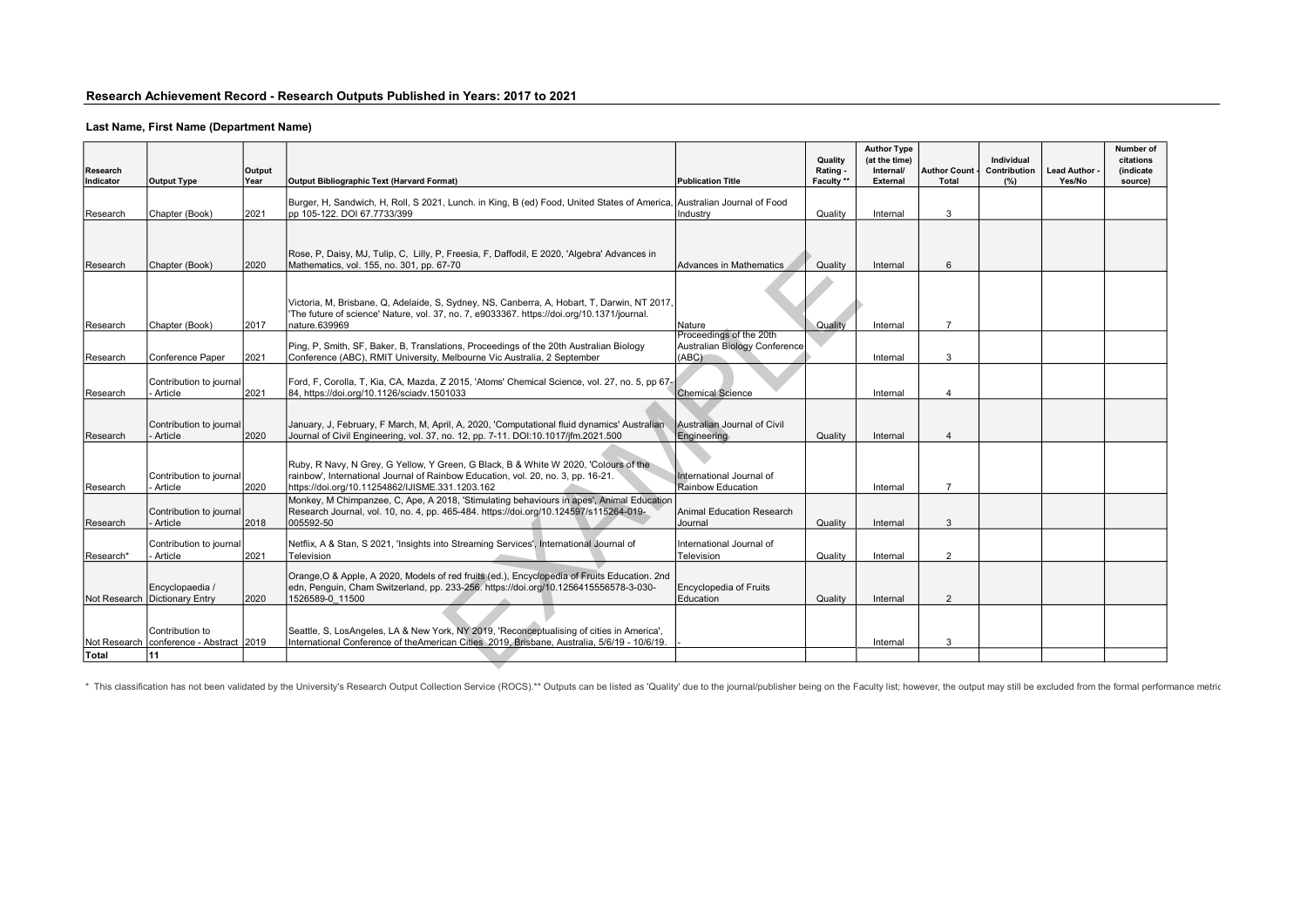# Research Achievement Record - Research Funding Applied, Awarded, or Commenced in Years: 2017 to 2021

# Last Name, First Name (Department Name)

| Funding<br>Application<br>Successful | Application<br>Submission<br>Year                  | Application Type Application Title |                                                         | <b>Funding Organisations</b>                                                                                                 | Number     | Funder Reference Research Funding Start/End<br>Categories | Planned or<br>Actual<br>Year | Investigator Role<br>(At the time)      | <b>Investigator List</b>              | <b>Applied</b> | <b>Awarded</b><br>Amount (Total) Amount (Total) | Individual<br>Contribution<br>(%) |  |
|--------------------------------------|----------------------------------------------------|------------------------------------|---------------------------------------------------------|------------------------------------------------------------------------------------------------------------------------------|------------|-----------------------------------------------------------|------------------------------|-----------------------------------------|---------------------------------------|----------------|-------------------------------------------------|-----------------------------------|--|
|                                      |                                                    |                                    | Master of Education                                     |                                                                                                                              |            | Other - Not                                               |                              | Chief Investigator                      |                                       |                |                                                 |                                   |  |
| Yes                                  | 2020                                               | Consultancy -<br>Non Research      | Rainbow Colours                                         | The Rainbow Ltd                                                                                                              |            | Research                                                  | 2021-2023                    | (CI)                                    | Orange, O; Green, G; Red, R; Black, B | \$268,612      | \$268,612                                       |                                   |  |
| Yes                                  | 2019                                               | Contract<br>Research               | Biology grant proposal                                  | Department of Education and Training<br>(Victoria)                                                                           | AC379605   | Category 2                                                | 2020-2020                    | Chief Investigator<br>  <sub>(CI)</sub> | Google, C, Mitchell, S                | \$136,524      | \$136,524                                       |                                   |  |
| Yes                                  | 2018                                               | Grant                              | Exploring how fast food are<br>connected                | Australian Research Council (ARC);<br>Urban Food; Monash University -<br>Internal Faculty Contribution; University<br>of KFC | LP18155166 | Category 1;<br>Category 3; Other<br>Not Research          | 2019-2022                    | Chief Investigator<br>(CI)              | McDonalds, M; KFC, K; Red, R          | \$325,978      | \$385,431                                       |                                   |  |
| Yes                                  | 2018                                               | <b>Contract</b><br>Research        | Fundamentals of Cellular<br>Biology                     | Biology of Australia                                                                                                         |            | Category 3                                                | 2018-2019                    | Primary Chief<br>Investigator (PCI)     | Flower, P                             | \$29,123       | \$29,123                                        |                                   |  |
| Yes                                  | 2018                                               | Consultancy -<br>Non Research      | Stem Cell Education                                     | Department of Stem Cells (NSW)                                                                                               | CW33643    | Other - Not<br>Research                                   | 2019-2022                    | Chief Investigator<br>I(CI)             | Science, S; Physics, P; Chemsitry, C  | \$6,983,324    | \$1,532,484                                     |                                   |  |
| Yes                                  | 2017                                               | Contract<br>Research               | A quide for health<br>professionals and<br>policymakers | Department of Health and Education                                                                                           |            | Other - Not<br>Research                                   | 2017-2018                    | Primary Chief<br>Investigator (PCI)     | Clinic, C; Hospital, H;               | \$20,000       | \$20,000                                        |                                   |  |
|                                      | 2018                                               | Grant                              |                                                         | Knowledge in children books   International Group for Children Books                                                         |            | Other - Not<br>Research                                   |                              | Associate                               | Peter, R; Coco, M                     | \$50,000       |                                                 |                                   |  |
| No<br>Total                          | 11                                                 |                                    |                                                         |                                                                                                                              |            |                                                           |                              | Investigator (AI)                       |                                       |                |                                                 |                                   |  |
|                                      | \$7,813,561<br>\$2,103,562<br>$\blacktriangledown$ |                                    |                                                         |                                                                                                                              |            |                                                           |                              |                                         |                                       |                |                                                 |                                   |  |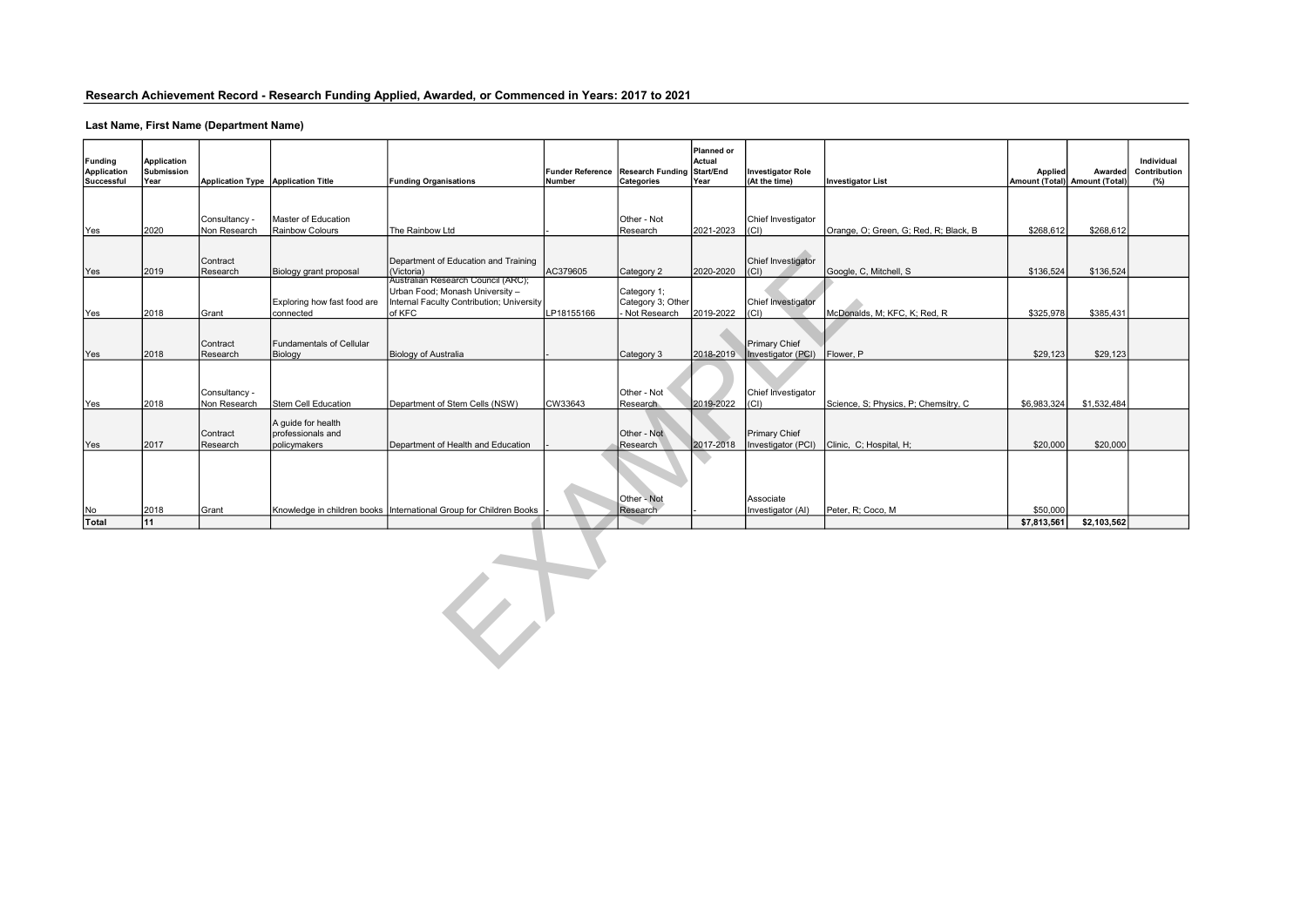#### Last Name, First Name (Department Name)

|                          |                       |                      |           |                    |                |                    | Latest      |           |
|--------------------------|-----------------------|----------------------|-----------|--------------------|----------------|--------------------|-------------|-----------|
|                          |                       |                      | Current   | <b>Supervision</b> | Completed      | Years of           | Supervision |           |
| <b>Student Full Name</b> | <b>Course Type</b>    | Course Title         | Student   | Load               | <b>Student</b> | <b>Supervision</b> | Year        | Role      |
| Smith, Will              | Doctorate by research | Doctor of Philosophy | $\cdot$   | 0.33               |                | 2020 - 2021        | 2021        | Main      |
| Blanchett, Kate M        | Doctorate by research | Doctor of Philosophy | $\lambda$ | 0.57               |                | 2020 - 2021        | 2021        | Main      |
| Jackson, Samuel          | Doctorate by research | Doctor of Philosophy |           | 0.18               |                | 2019 - 2021        | 2021        | Associate |
| Simmons, Ben D           | Doctorate by research | Doctor of Philosophy |           | 2.48               |                | 2017 - 2019        | 2019        | Main      |
| Hemsworth, Chris R       | Doctorate by research | Doctor of Philosophy |           | 0.87               |                | 2015 - 2017        | 2017        | Associate |

Supervision Load is derived from a combination of the student's Equivalent Full Time Student Load (EFTSL), proportioned by the supervision start and end dates and the supervision percentage. As the supervision may span<br>mul EXAMPLE 19